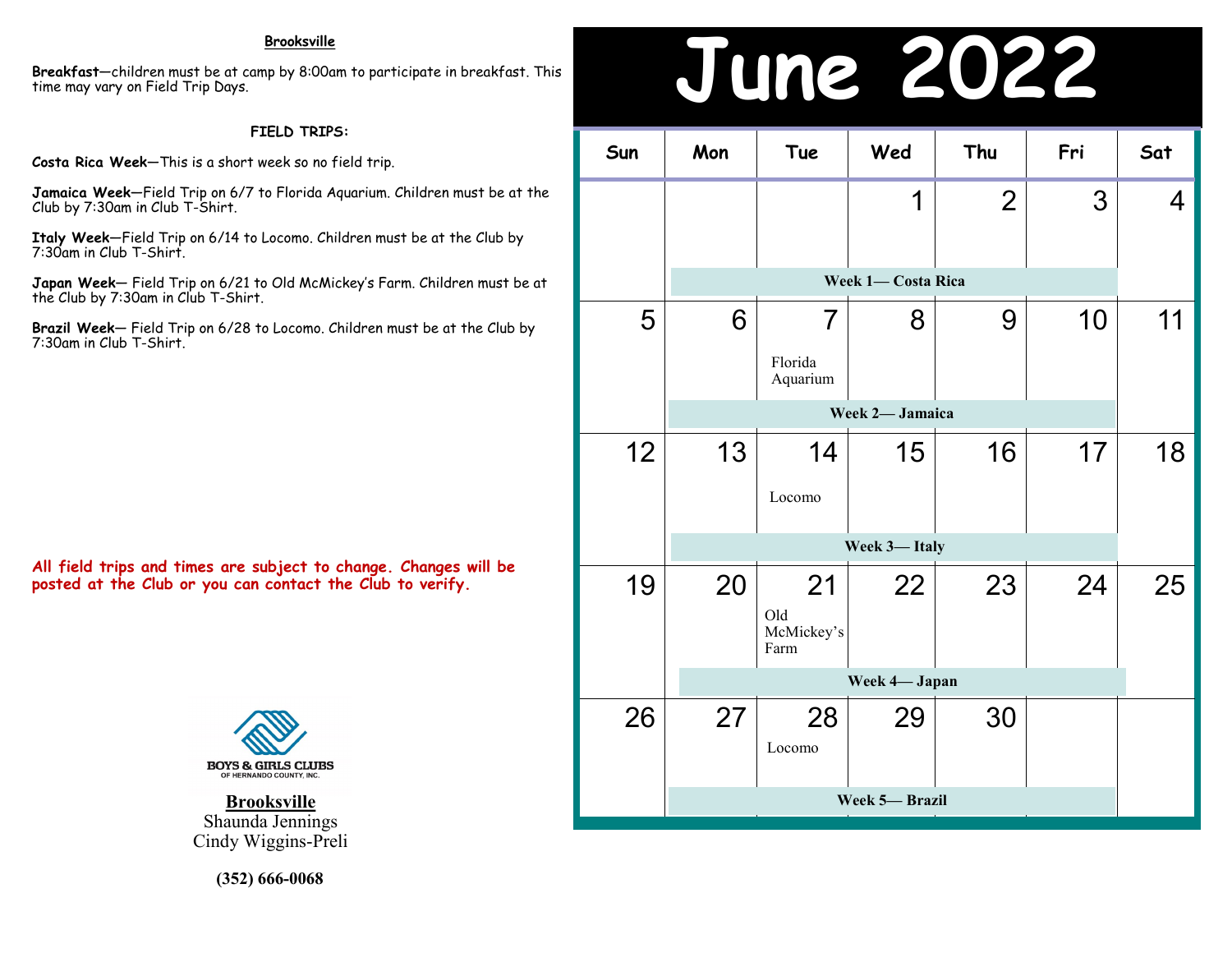#### **Brooksville**

**Breakfast**—children must be at camp by 8:00am to participate in breakfast. This time may vary on Field Trip Days.

#### **FIELD TRIPS:**

**France Week**—Field Trip on 7/5 to Homosassa Springs. Children must be at the Club by 7:30am in Club T-Shirt.

**Egypt Week**—Field Trip on 7/12 to Locomo . Children must be at the Club by 7:30am in Club T-Shirt.

**Australia**—Field Trip on 7/19 to Spring Hill 8 Cinema. Children must be at the Club by 7:30am in Club T-Shirt.

**India Week**—Field Trip on 7/26 to Locomo. Children must be at the Club by 7:30am in Club T-Shirt.

**All field trips and times are subject to change. Changes will be posted at the Club or you can contact the Club to verify.**



**Brooksville** Shaunda Jennings Cindy Wiggins-Preli

**(352) 666-0068**

### **July 2022 Sun Mon Tue Wed Thu Fri Sat** 1 2 3 4 5 6 7 8 9 **Week 5—Brazil**

10 11 12 13 14 15 16 17 18 19 20 21 22 23 24 25 26 27 28 29 30 31 **Week 7—Egypt** Spring Hill 8— Movies **Week 8—Australia** Locomo **Week 9—India** Springs **Week 6—France** Locomo

Homosassa